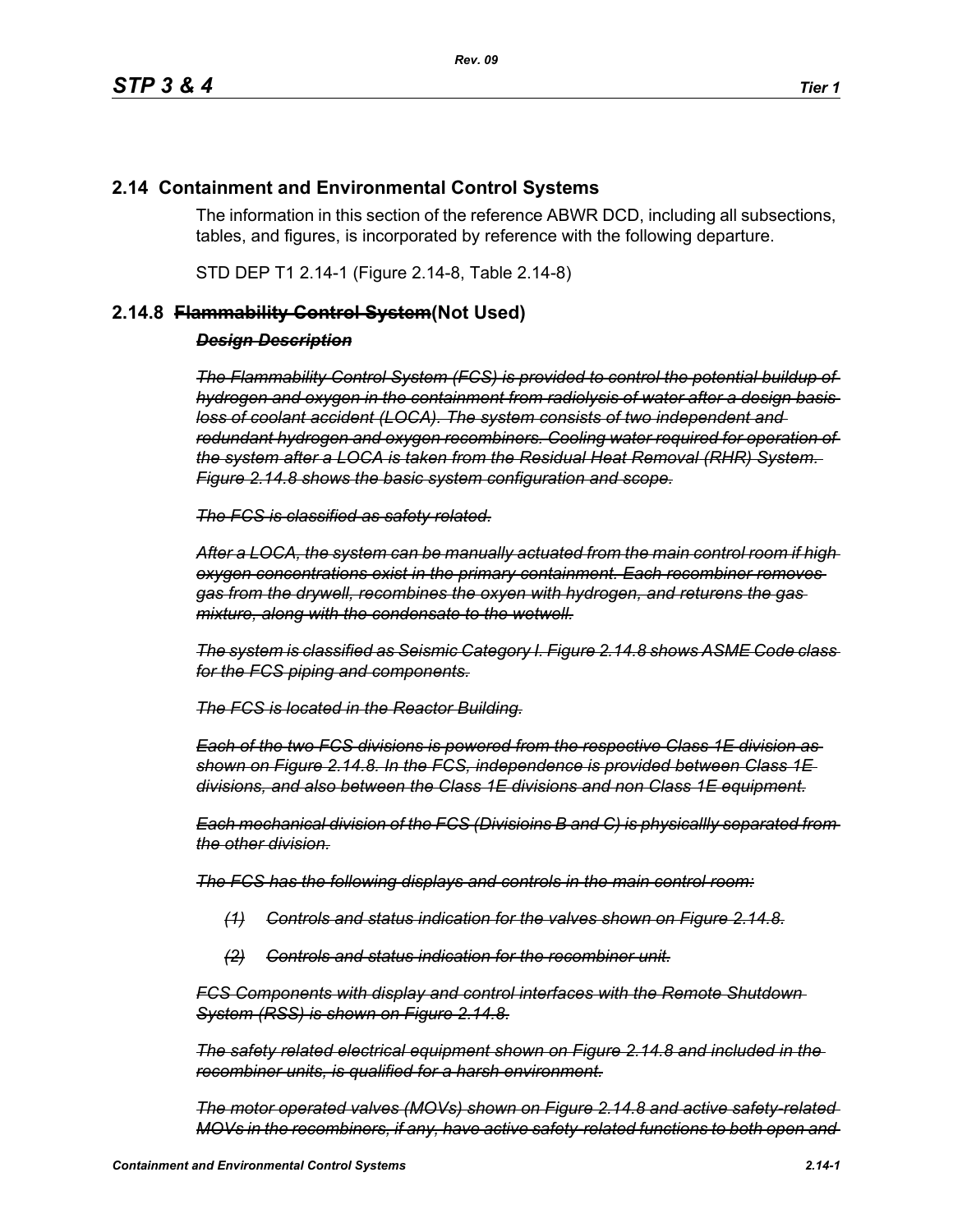*close, and perform these functions under differential pressure, fluid flow, and temperature conditions.*

*The check valves (CVs) shown on Figure 2.14.8 have active safety-related functions to both open and closed under system pressure, fluid flow, and temperature conditions.* 

*The pneumatic valves shown on Figure 2.14.8 fail to the closed position in the event of loss of pneumatic pressure or loss of electrical power to the valve actuating solenoids.*

## *Inspections, Tests, Analyses and Acceptance Criterial*

*Table 2.14.8 provides a definition of the inspections, tests, and/or analyses, together with associated acceptance criteria, which will be undertaken for the FCS.*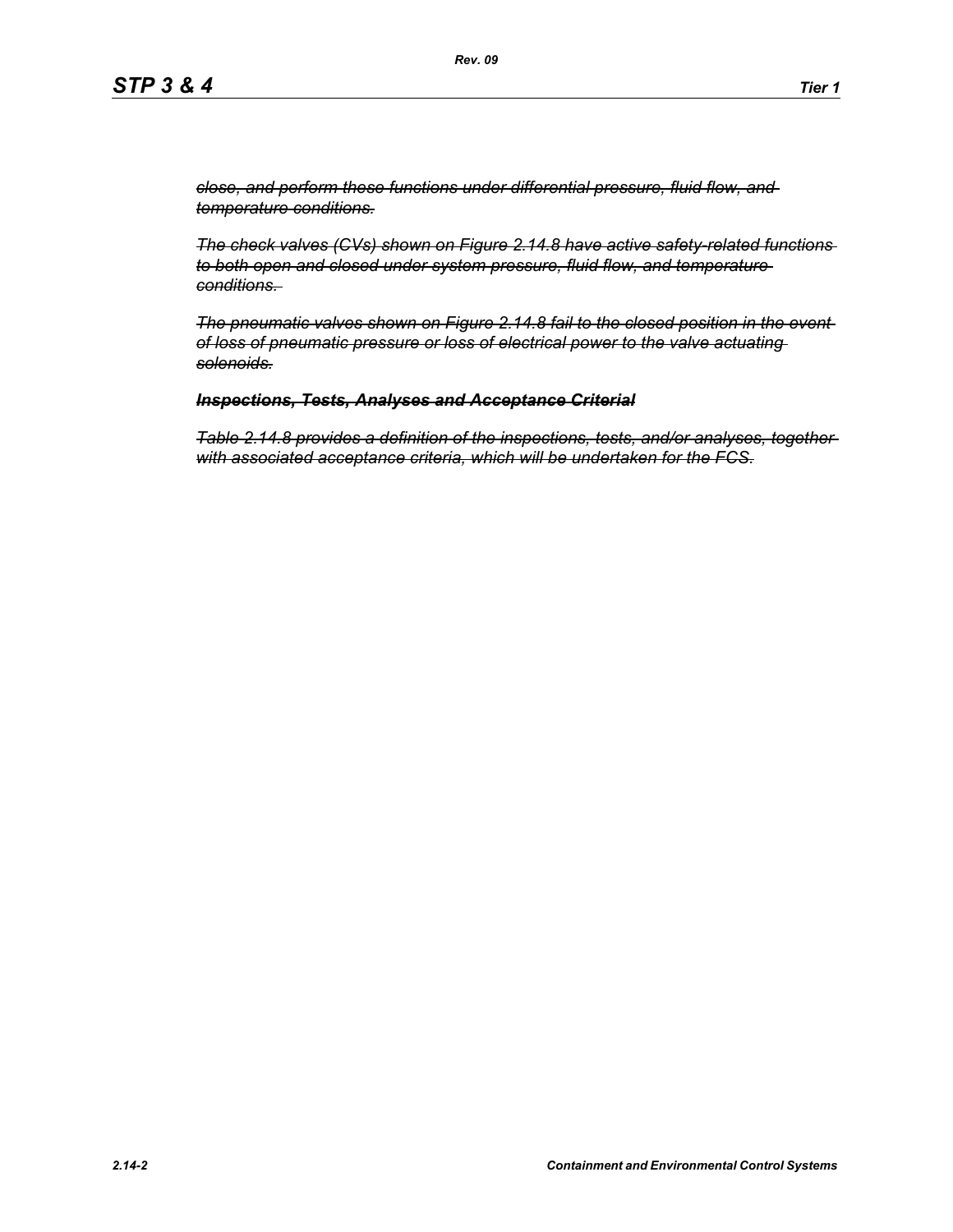|               | <b>Design Commitment</b>                                                                                                                                                                                                                                 | <b>Inspections, Tests, Analyses and Acceptance</b><br><b>Griteria</b><br><b>Inspections, Tests, Analyses</b>                                                                                                                               | <b>Acceptance Criteria</b>                                                                                                                                                                                                                                                                                                                          |
|---------------|----------------------------------------------------------------------------------------------------------------------------------------------------------------------------------------------------------------------------------------------------------|--------------------------------------------------------------------------------------------------------------------------------------------------------------------------------------------------------------------------------------------|-----------------------------------------------------------------------------------------------------------------------------------------------------------------------------------------------------------------------------------------------------------------------------------------------------------------------------------------------------|
|               | The basic configuration for the FCS is as shown<br>on Figure 2.14.8.                                                                                                                                                                                     | Inspections of the as built system will be-<br>$+$<br>conducted.                                                                                                                                                                           | The as built FCS conforms with the basic-<br>$\overline{\phantom{0}}$<br>configuration shown on Figure 2.14.8.                                                                                                                                                                                                                                      |
| 2.            | The ASME Code components of the FCS retain-<br>their pressure boundary integrity under internal-<br>pressures that will be experienced during service.                                                                                                   | A pressure test will be conducted on those Code<br>$\leftarrow$<br>components of the FCS required to be pressure-<br>tested by the ASME code.                                                                                              | The results of the pressure test of the ASME code<br>$-2$<br>components of the FCS conform with the-<br>requirements in the ASME Code, Section III.                                                                                                                                                                                                 |
| <del>3.</del> | Each of the two FCS divisions is powered from-<br>the respective Class 1E division as shown on-<br>Figure 2.14.8. In the FGS, independence is-<br>provided between Class 1E divisions, and<br>between Class 1E divisions and non Class 1E-<br>equipment. | $\frac{2}{\pi}$<br>Tests will be performed in the FCS by<br><del>a.</del><br>providing a test signal in only one Class 1E<br>division at a time.<br>b. Inspection of the as-installed Class 1E-<br>divisions in the FCS will be performed. | $\frac{2}{\pi}$<br>The test signal exists only in the Class 1E-<br>a.<br>division under test in the FCS.<br>b. Physical separation or electrical isolation<br>exists between Class 1E divisions in the-<br><b>FCS. Physical separation or electrical-</b><br>isolation exists between Class 1E divisions-<br>and non-Class 1E equipment in the FCS. |
|               | Each mechanical division of the FCS (Divisions B.<br>C) is physically separated from the other-<br>divisions.                                                                                                                                            | Inspections of the as built FCS will be conducted.                                                                                                                                                                                         | Each mechanical division of the FCS is physically<br>separated from the other mechanical divisions of<br>FCS by structural and/or fire barriers.                                                                                                                                                                                                    |
| 5.            | Main control room displays and controls provided<br>for the FCS are as defined in Section 2.14.8.                                                                                                                                                        | Inspections will be performed on the main control-<br>$\frac{5}{2}$<br>room displays and controls for the FCS.                                                                                                                             | $\overline{6}$<br>Displays and controls exist or can be retrieved in<br>the main control room as defined in Section-<br>2.14.8                                                                                                                                                                                                                      |
|               | RSS display and control provided for the FCS are-<br>as defined in Section 2.14.8.                                                                                                                                                                       | Inspections will be performed on the RSS display-<br>$6-$<br>and control for the FCS.                                                                                                                                                      | Display and control exists on the RSS as defined-<br>$6-$<br>in Section 2.14.8.                                                                                                                                                                                                                                                                     |
|               | MOVs designated in Section 2.14.8 as having an<br>active safety related function open and close-<br>under differential pressure and fluid flow and<br>temperature conditions.                                                                            | Tests of installed valves for both opening and<br>$\overline{f}$<br>closing will be conducted under preoperational<br>differential pressure, fluid flow, and temperature-<br>conditions.                                                   | Upon receipt of the actuating signal, each MOV<br>$\overline{f}$<br>both opens and closes, depending on the valve's-<br>safety function.                                                                                                                                                                                                            |

*STP 3 & 4*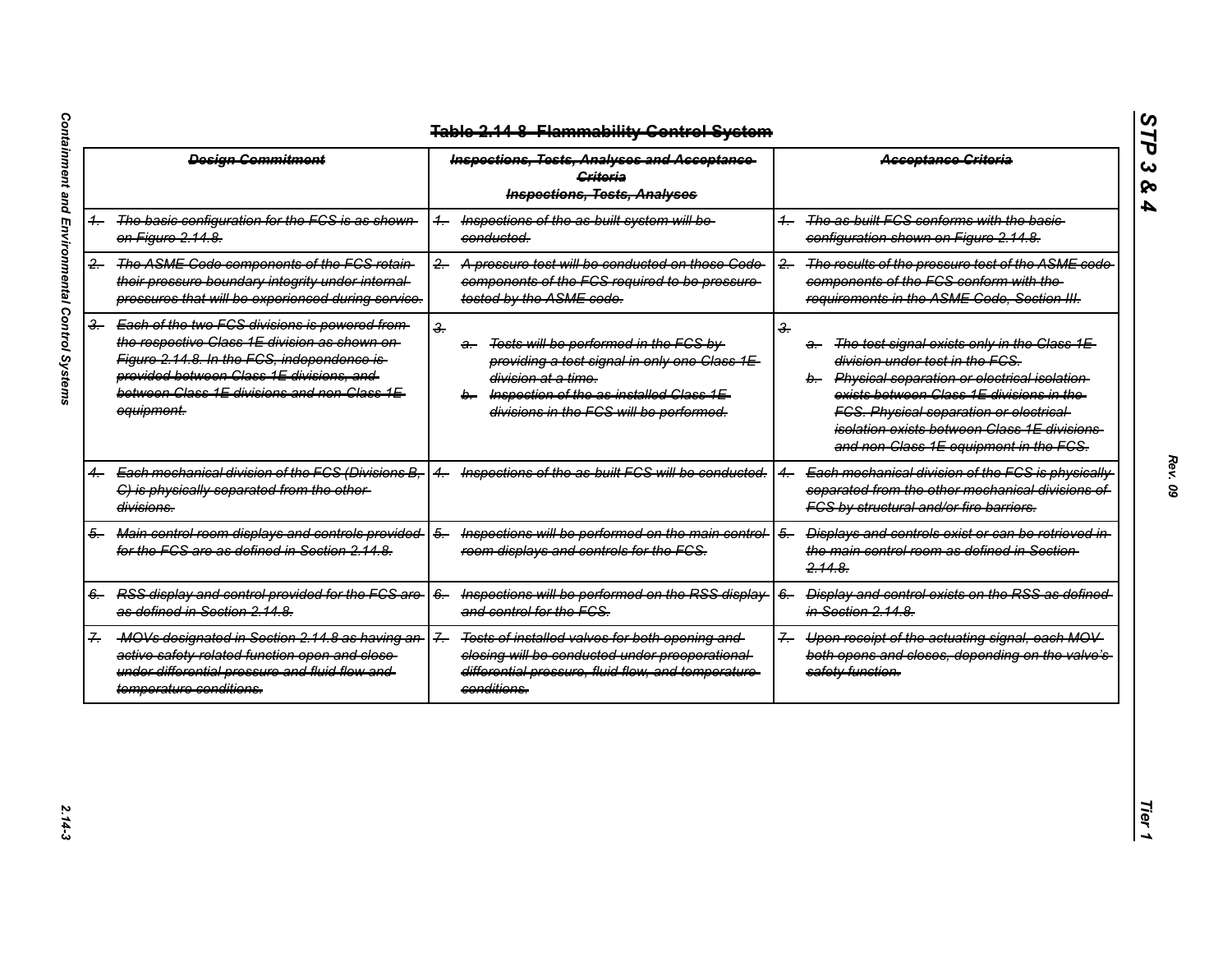| <b>Design Commitment</b>                                                                                                                                                         | <b>Inspections, Tests, Analyses and Acceptance</b><br><b>Criteria</b><br><b>Inspections, Tests, Analyses</b>                                                            | <b>Acceptance Griteria</b>                                                                                                                                                     |
|----------------------------------------------------------------------------------------------------------------------------------------------------------------------------------|-------------------------------------------------------------------------------------------------------------------------------------------------------------------------|--------------------------------------------------------------------------------------------------------------------------------------------------------------------------------|
| 8. CVs designated in Section 2.14.8 as having an-<br>active safety-related function open and close-<br>under system pressure, fluid flow, and<br>temperature conditions.         | Tests of installed valves for both opening and<br>$8-$<br>closing will be conducted under preoperational<br>system pressure, fluid flow, and temperature<br>conditions. | Based on the direction of the differential pressure<br>$8-$<br>across the valve, each CV opens or closes<br>depending upon the valve's safety functions.                       |
| The pneumatic valves shown on Figure 2.14.8 fail-<br>9.<br>close in the event of loss of pneumatic pressure-<br>or loss of electrical power to the valve actuating-<br>solenoid. | $9 -$<br>Tests will be conducted on the as-built FCS-<br>pneumatic valves.                                                                                              | The pneumatic valves shown on Figure 2.14.8 fail-<br>9.<br>close in the event of loss of pneumatic pressure<br>or loss of electrical power to the valve actuating<br>solenoid. |
|                                                                                                                                                                                  |                                                                                                                                                                         |                                                                                                                                                                                |
|                                                                                                                                                                                  |                                                                                                                                                                         |                                                                                                                                                                                |
|                                                                                                                                                                                  |                                                                                                                                                                         |                                                                                                                                                                                |
|                                                                                                                                                                                  |                                                                                                                                                                         |                                                                                                                                                                                |
|                                                                                                                                                                                  |                                                                                                                                                                         |                                                                                                                                                                                |
|                                                                                                                                                                                  |                                                                                                                                                                         |                                                                                                                                                                                |
|                                                                                                                                                                                  |                                                                                                                                                                         |                                                                                                                                                                                |

*Rev. 09*

*STP 3 & 4*